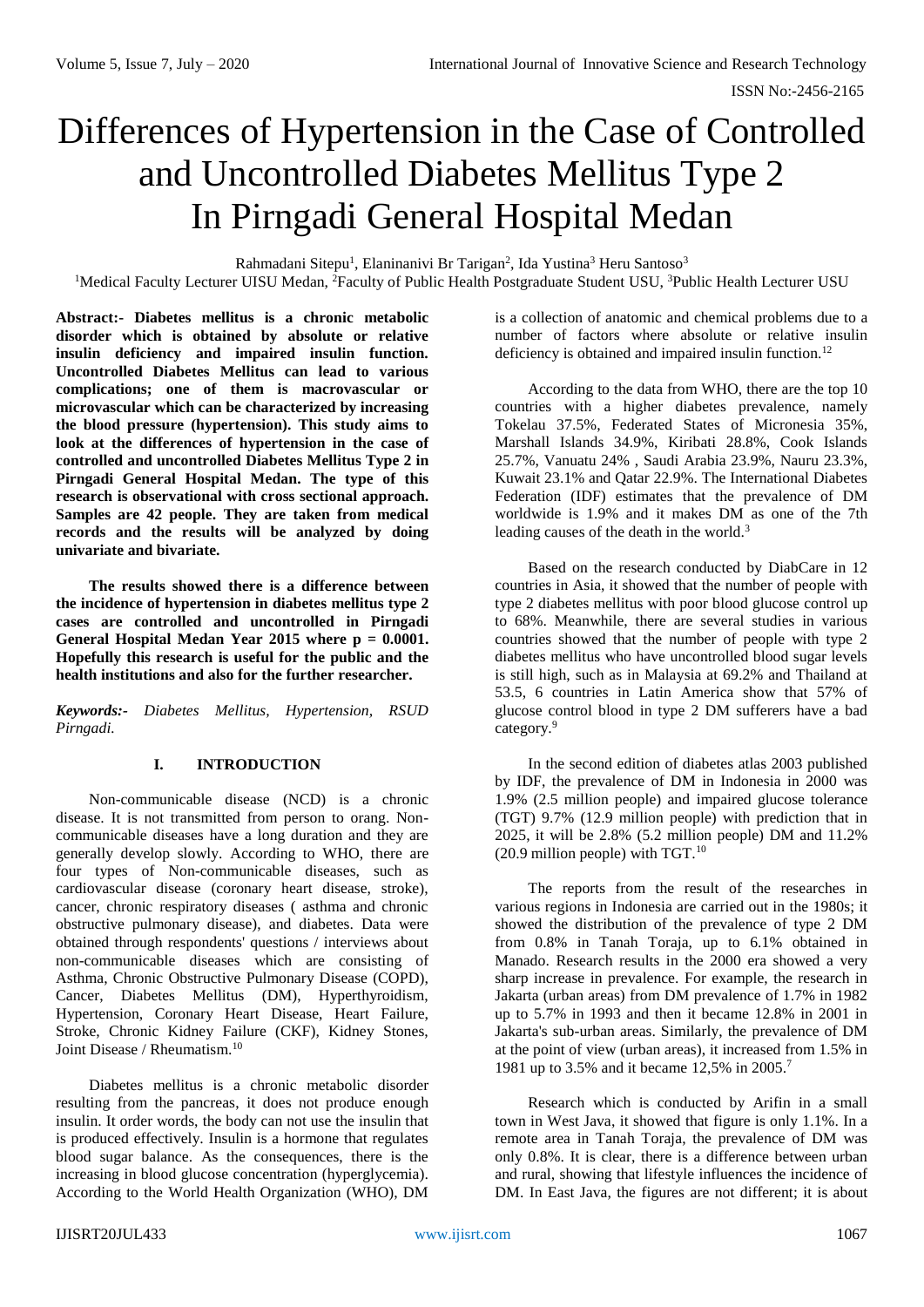## ISSN No:-2456-2165

1.43% in urban areas and 1.4% in rural areas. This might be due to the high prevalence of Diabetes Mellitus Related to Malnutrition (DMTM) which is now categorized as pancreatic type DM in East Java, by 21.2% in all DM in rural areas. $13$ 

According to Basic Health Research (BHR) who conducted an interview to calculate the proportion of DM for ages 15 years and over; It is done to get the information that there were 160,913 in North Sumatra area who had been diagnosed with DM by a doctor and 44,698 had never had diabetes by a doctor, but in the last month, they experienced symptoms of frequent hunger, frequent thirst, frequent urination and weight loss (Ministry of Health, 2014). According to the results of research conducted by DiabCare in Indonesia, it is known that 47.2% have poor control of fasting blood glucose> 130 mg / dl in diabetics with type  $2.9$ 

From various epidemiological studies, it has been clearly proven that the incidence of DM has increased overall in all countries. The researches which were done in Indonesia, especially Jakarta and various major cities in Indonesia also clearly showed a similar trend. The increasing in the incidence of exponential DM will certainly be followed by an increased possibility of complications, especially for those who cannot control their blood glucose levels. Chronic complications as the result of both microvascular blood vessels blokage such as retinopathy, nephropathy and macrovascular diseases; as coronary arteries and lower leg veins .<sup>12</sup>

One of the risk factors for macrovascular complications is hypertension. The frequency of hypertension increases in type 1 and type 2 DM and it is associated with an increased total extracellular  $Na +$ content, which causes volume expansion and suppression of rennin.<sup>4</sup>

UKPDS study showed there were 13% increase in microvascular disorder accompanied by a mixture of 12% increase in myocardial infarction (IM) as a result of microvascular disease which caused by hypertension and diabetes. Moreover, 50% of patients with type 2 DM are hypertensive patients or are undergoing antihypertensive therapy at the time the diagnosis is made. In one study, it was said that 75% of adult DM patients suffer from hypertension, the figure of which can increase 80% if the patient is microalbuminuria and more than 90% if the patient experiences clinical nephropathy. Meanwhile, as many as 30-43% of adult patients with type 1 diabetes suffer from hypertension, but the condition is almost always accompanied by nephropathy.<sup>2</sup>

According to previous studies conducted at Internal Medicine Polyclinic in Karanganyar District Hospital in July 2012, it can be concluded that there is a significant relationship between blood sugar levels and hypertension in diabetes mellitus patients with type 2.<sup>5</sup>

Hypertension or high blood pressure is an increased systolic blood pressure which is greater than 140 mmHg and diastolic blood pressure over 90 mmHg on two occasions with an interval of five minutes with enough rest / quiet. Increased blood pressure that lasts for a long time (persistent) can cause kidneys damage (kidney failure), heart (coronary heart disease) and brain (causing strokes). If it is not detected early and receive adequate treatment, many hypertensive patients with uncontrolled blood pressure and the number continues to increase. 3

According to the American Heart Association (AHA), the American population whose aged over 20 years suffer from hypertension has reached up to 74.5 million, however, almost 90-95% of the cases are unknown. (RI Ministry of Health, 2014). Data from The National Health and Nutrition Examination Survey (NHNES) shows that from 1999-2000, the incidence of hypertension in adults was around 29-31%, which means there were 58-65 million people with hypertension in America, and there was an increase of 15 million from NHANES III data from 1998- 1991.<sup>15</sup>

The prevalence of hypertension in Indonesia is obtained through the measurements at the age of ≥18 years at about 25.8%, the highest in Bangka Belitung 30.9%, followed by South Kalimantan 30.8%, East Kalimantan 29.6% and West Java 29.4%. The prevalence of hypertension in Indonesia which is obtained through a questionnaire diagnosed by health workers is 9.4%, diagnosed by health workers or taking medication is 9.5%. So, there is 0.1% who take the medicine by themselves. Respondents who had normal blood pressure but currently were taking hypertension medication by 0.7%. So the prevalence of hypertension in Indonesia is 26.5% (25.8% +  $(0.7\%)$ <sup>10</sup>

In 2013, it showed that nationally 25.8% of Indonesia's population by using an individual unit of analysis suffered from hypertension. If the current population of Indonesia is 252.124.458 people, there are 65,048,110 people suffering from hypertension. There are 13 provinces whose percentage exceeds the national figure, with the highest in Bangka Belitung Province (30.9%) or in absolute terms  $30.9\%$  x  $1.380,762$  souls = 426,655 inhabitants<sup>3</sup>

The prevalence of hypertension by blood pressure measurements in the area of North Sumatra in 2007, it is known, there were 25.8% of patients with hypertension. While in 2013, there was a decline to 25.0% of people with hypertension. This decrease could occur because of various kinds of factors, such as different blood pressure gauges, people who have begun to be aware of the dangers of hypertension.<sup>3</sup>

Based on a preliminary survey conducted at RSUD Dr Pirngadi Medan city, it was found that there were 249 patients who suffer DM with hypertension in the period of January-December 2015.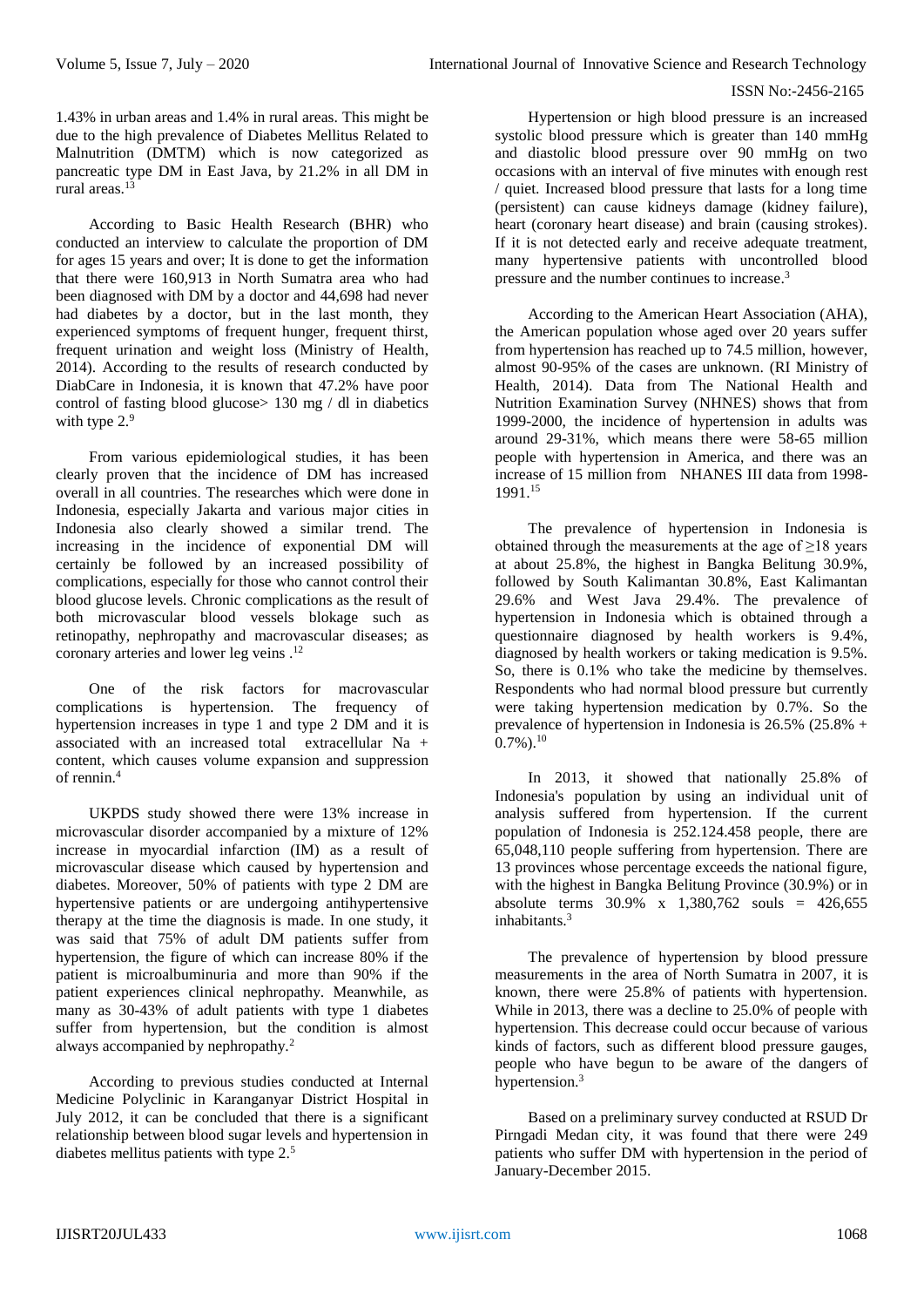#### ISSN No:-2456-2165

Based on the above data, the researcher is interested to see how is the difference in the incidence of hypertension in cases of diabetes mellitus type 2 controlled and uncontrolled in RSUD dr Pirngadi Medan?

## *Research purposes*

- Knowing the incidence of hypertension in cases of controlled type 2 diabetes mellitus in RSUD dr Pirngadi Medan
- Knowing the incidence of hypertension in cases of uncontrolled type 2 diabetes mellitus in RSUD dr Pirngadi Medan
- Knowing the difference in the incidence of hypertension in cases of controlled and uncontrolled type 2 diabetes mellitus in RSUD dr Pirngadi Medan
- *Benefits of the Research*
- For the Health Agencies, it as as the source of information for planning a health implementation strategy to reduce the incidence of hypertension in the cases of diabetes mellitus.
- For the Community, it is as a source of information about the incidence of hypertension in cases of controlled and uncontrolled Type 2 Diabetes Mellitus
- For further researchers, it can add insight and knowledge about the incidence of hypertension in cases of Type 2 Diabetes Mellitus

# **II. RESEARCH METHODOLOGY**

This type of research is observational analytic research with *cross sectional* approach. In a *cross sectional* study, cause or risk and effect variables or cases that occur in the study object are measured or collected simultaneously (at the same time) .<sup>6</sup> This research will look for the differences in the incidence of hypertension in cases of controlled and uncontrolled type 2 diabetes mellitus in Hospital Dr Pirngadi, Medan.

The location of this research was conducted at the Regional Hospital Dr. Pirngadi Medan. The selection of the location of this research was based on the preliminary survey data at RSUD Dr. Pirngadi that obtained the amount of data of patients with Diabetes Mellitus with Hypertension around 249 patients in the period of January-December 2015. The time of this research starts from June 2016 up to January 2017.

Samples were taken from patients with type 2 diabetes mellitus who fulfill the inclusion criteria in Regional General Hospital Pirngadi, Medan. The inclusion criteria of this research are: a. early diagnosis of type 2 diabetes mellitus without complications, b. Medical record that contains blood pressure data HbA1C. The instrument in this study was medical record obtained from Regional General Hospital Pirngadi Medan in 2015. As a tool for data collection in this study, the researchers used checklist sheets which were adjusted to the purpose of the study and referred to the conceptual framework that was created.

The analysis used in this research is univariate analysis to describe data such as average, median, proportion and so on. Besides that it also used bivariate analysis to state the analysis of two variables namely the independent variable and the dependent variable which are allegedly related. The selected bivariate test is the *Fisher's Exact Test*, where if the p value <0.05, the hypothesis is accepted.<sup>1</sup>

## **III. RESEARCH RESULT**

This research was conducted at Regional General Hospital Doctor Pirngadi at Jalan Professor H.M Yamin SH. No. 47, Perintis, Medan Timur Kota Medan, North Sumatra, Indonesia. RSUD Dr. Pirngadi is a state-class B hospital which is one of the health service units in Medan that is owned by Medan city government. In addition, this hospital also receives referral services from district hospitals. Based on the Decree of the Minister of Health of the Republic of Indonesia number: 433 / Menkes / SK / IV / 2007 dated April 10, 2007, RSUD Dr. Pirngadi was designated as a teaching hospital.

The respondents in this research were patients at Regional General Hospital, Pirngadi Medan, whose initial diagnosis was Type 2 Diabetes Mellitus, both female and male with a vulnerable age of around 35 - 75 years. The respondents who were sampled fulfilled the inclusion criteria that have been set out in this reserach. The amount of the respondents in this study are around 42 people. From the overall respondents, it is obtained an overview of some of the characteristics present in the form of age and gender.

| Age       | Frequency | Percentage (%) |
|-----------|-----------|----------------|
|           |           |                |
| $36 - 45$ |           | 9.5            |
| $46 - 55$ | 13        | 31.0           |
| $56 - 65$ | 18        | 42.9           |
| $66 - 75$ |           | 16.7           |
| Total     | 42        | 100            |

Table 1:- Distribution of Respondents by Age

From the table above, it can be seen from 42 respondents, there are the number of respondents in the 36- 45years age group totaling 4 people (9.5%), 46-55 years totaling 13 people (31.0%), 56-65 years totaling 18 people ( 42.9%), and 66-75 years totaling 7 people (16.7%).

| Gender | Frequency | Percentage $(\%)$ |
|--------|-----------|-------------------|
| Male   | 21        | 50                |
| Female | 21        | 50                |
| Total  | 12        | 100               |

Table 2:- Frequency Distribution of Respondents by Gender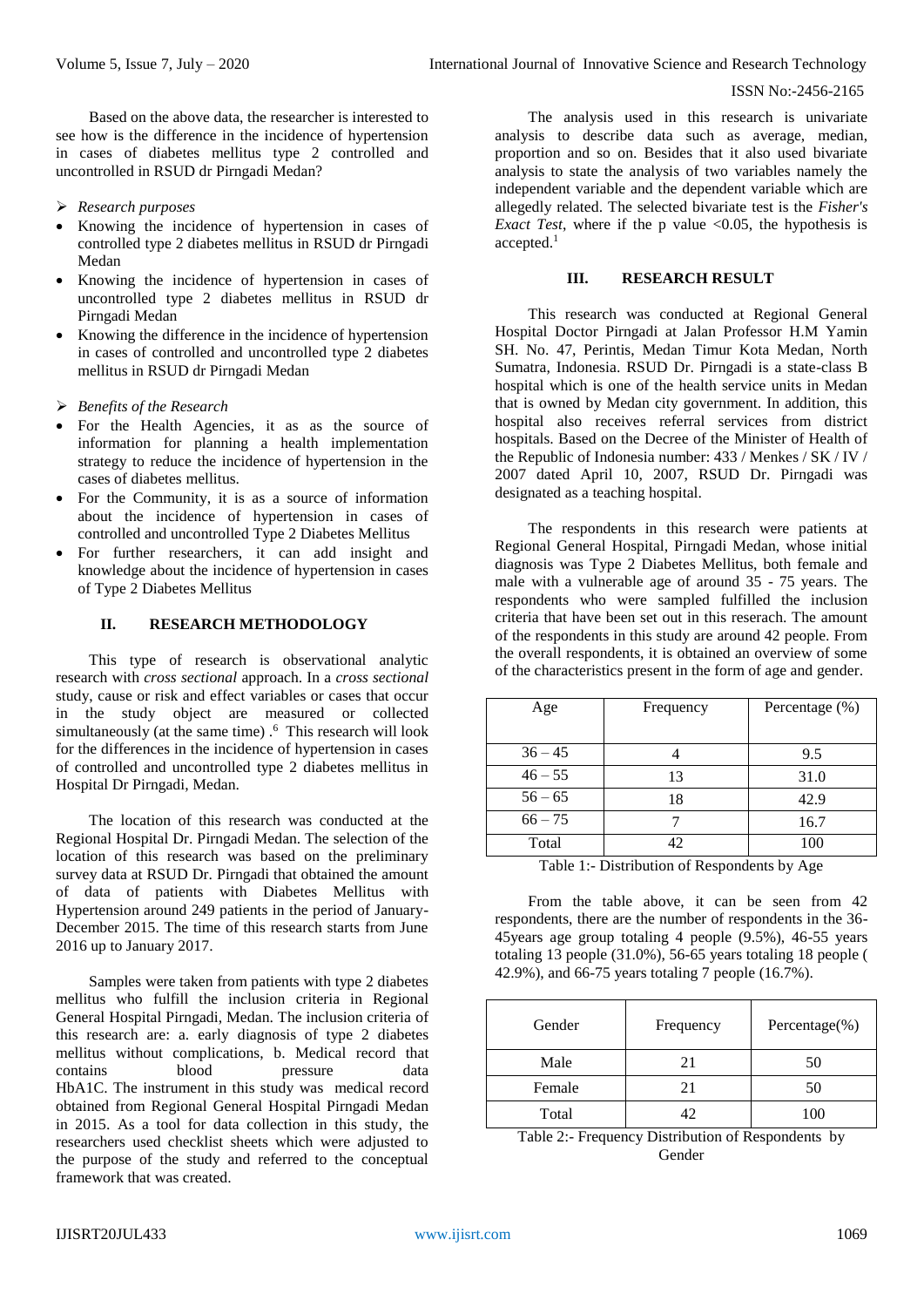ISSN No:-2456-2165

Based on the above table, it is found that both female and male respondents have the same amount. The amounts of female respondents are 21 people (50%) while the male respondents are also 21 people (50%).

# *Univariate Analysis*

Univariate analysis was carried out on each research variable. In this analysis, it will produce a frequency distribution and percentage of each variable related to the incidence of hypertension in DM Type 2 in Regional General Hospital Pirngadi Medan.

| <b>Blood Pressure</b> | Frequency | Percentage (%) |
|-----------------------|-----------|----------------|
| Hypertension          |           |                |
| No Hypertension       |           | 28,6           |
| Total                 |           |                |

Table 3:- Frequency Distribution of Respondents with Hypertension

Based on the table above, it is obtained the frequency distribution of respondents who suffer from hypertension were 30 people (71.4%) while those without hypertension were 12 people (28.6%)

| DM based on<br>HbA1C | Frequency | Percentage<br>(% ) |
|----------------------|-----------|--------------------|
| Controlled DM        | 25        | 50,5               |
| Uncontrolled DM      |           | 40,5               |
| Total                |           |                    |

Table 4:- The Controlled and Uncontrolled DM Type 2 Respondent Frequency Viewed From HbA1C Value

Based on the table above, it is found that the frequency distribution of controlled type 2 DM patients is 25 people (50.5%) and uncontrolled type 2 DM sufferers are 17 people (40.5%)

| Age       | Controlled |      |    | Uncontrolled |    |
|-----------|------------|------|----|--------------|----|
|           | F          | $\%$ | F  | $\%$         |    |
| $36 - 45$ | 3          | 7,1  |    | 2,3          |    |
| $46 - 55$ | 8          | 19,0 | 5  | 11,9         | 13 |
| $56 - 65$ | 11         | 26,1 | 7  | 16,7         | 18 |
| $66 - 75$ | 3          | 7,1  | 4  | 9,5          |    |
| Total     | 25         | 59,3 | 17 | 40,4         | 42 |

Table 5:- Type 2 DM Frequency Distribution by Age

From the table above, it is found that type 2 DM controlled for ages 36-45 years were 3 people (7.1%), ages 24-55 years were 8 people (19.0%), aged 56-65 years were 11 people ( 26.1%), age 66.75 years were 3 people (7.1%) while in uncontrolled type 2 DM for ages 36-45 years were 1 person (2.3%), ages 46-55 years were 5 people (11.9%), aged 56-65 years were 7 people (16.7%), and for ages 66- 75 years, there were 4 people (9.5%).

|        | DM         |      |              |      |       |
|--------|------------|------|--------------|------|-------|
| Gender | Controlled |      | Uncontrolled |      | Total |
|        | F          | $\%$ | F            | $\%$ |       |
| Male   | 13         | 30,9 | 8            | 19,0 | 21    |
| Female | 12         | 28,5 | 9            | 21,4 | 21    |
| Total  | 26         | 59,4 | 17           | 40,4 | 42    |

Table 6:- DM Type 2 Frequency Distribution Based on Gender

From the table above, it was found that type 2 diabetes that was controlled with male gender was 13 people (30.9%), and female gender was 12 people (28.5%) whereas in type 2 diabetes that was uncontrolled with male gender was 8 people (19.0%) and female gender was 9 people (21.4%).

| <b>HYPERTENSION</b> |    |      |    |      |       |
|---------------------|----|------|----|------|-------|
| Age                 |    | Yes  | No |      | Total |
|                     | F  | $\%$ | F  | $\%$ |       |
| $36 - 45$           | 3  | 7,1  |    | 2,3  |       |
| $46 - 55$           | 10 | 23,8 | 3  | 7,1  | 13    |
| $56 - 65$           | 12 | 28,5 | 6  | 14,2 | 18    |
| $66 - 75$           | 5  | 11,9 | 2  | 4,7  |       |
| Total               | 30 | 71,3 | 12 | 28,3 | 42    |

Table 7:- Distribution of Hypertension Frequency by Age

From the table, it can be seen hypertension patients aged 36-45 years were 3 people (7.1%), aged 46-55 years were 10 people (23.8%), aged 56-65 years were 12 people (28.5), age 66-75 numbered 5 people (11.9) while the patients without hypertension with age 36-45 years were 1 person (2.3%), age 46-55 years were 3 people (7.1%), age 56 -65 years were 6 people (14.2), aged 66-75 years were 2 people (4.7%).

|        |                     | <b>HYPERTENSION</b> |    |      |    |       |
|--------|---------------------|---------------------|----|------|----|-------|
| Gender | Yes<br>No           |                     |    |      |    | Total |
|        | $\%$<br>F<br>%<br>F |                     |    |      |    |       |
| Male   | 16                  | 38,0                | 5  | 11,9 | 21 |       |
| Female | 14                  | 33,4                |    | 16,7 | 21 |       |
| Total  | 30                  | 71,4                | 12 | 28,6 | 42 |       |

Table 8:- Distribution of Hypertension Frequency by Gender

The table above shows hypertension patients with male gender were 16 people (38.0%), and female gender were 14 people (33.4%) while patients who did not have hypertension with male gender were 5 people ( 11.9%) and female gender were 7 people (16.7%).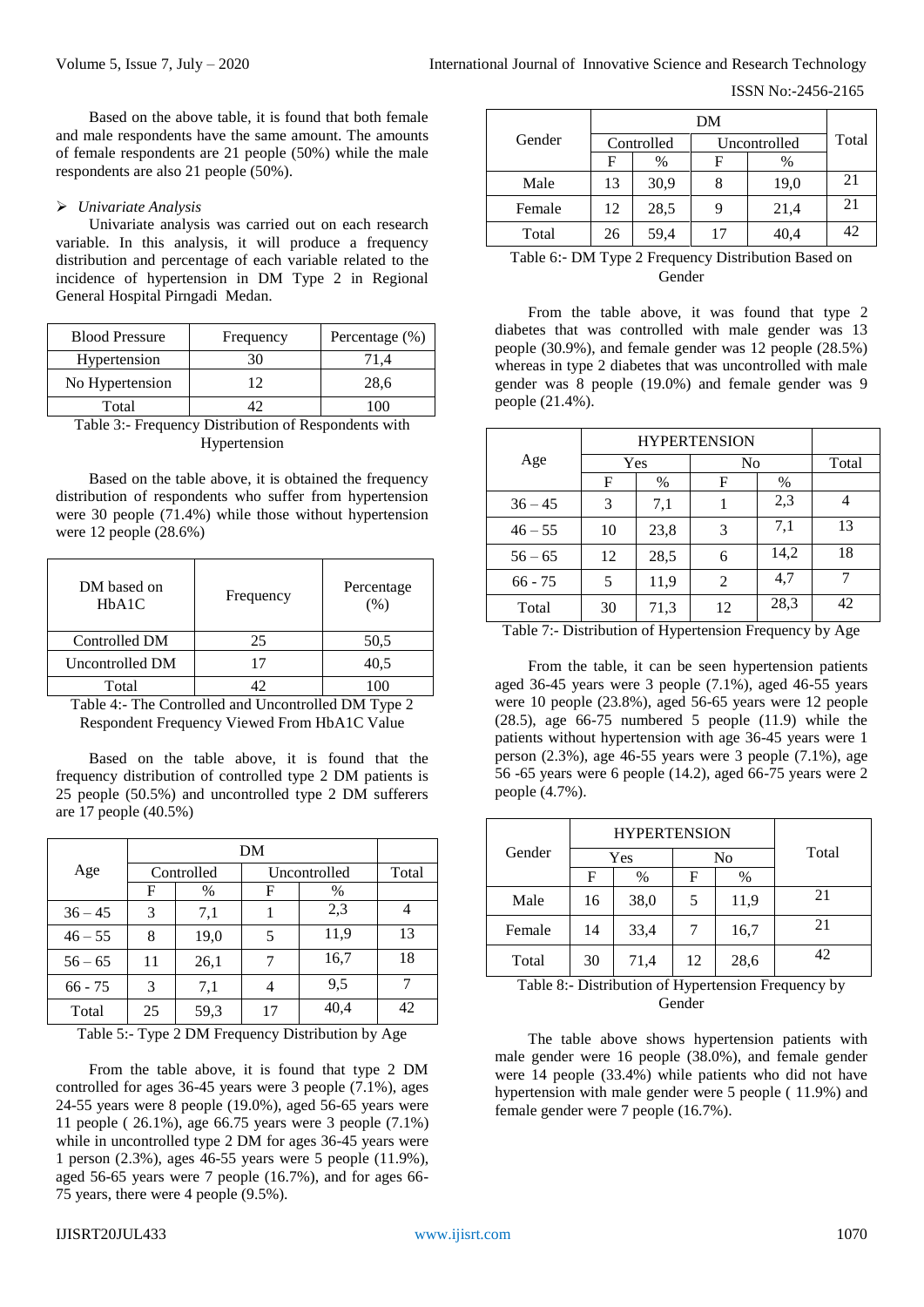| International Journal of Innovative Science and Research Technology |  |
|---------------------------------------------------------------------|--|
|---------------------------------------------------------------------|--|

#### ISSN No:-2456-2165

| Total |
|-------|
|       |
|       |
| 25    |
| 42    |
|       |

Table 9:- Ratio Prevalence

Prevalence in the exposed group:  $a/a+b = 17/17 = 1$ Prevalence in the unexposed group :  $c/c+d = 13/23 = 0.52$ 

|                | Prevalence in the exposed   |
|----------------|-----------------------------|
| Ratio          | group                       |
| Prevalence $=$ | Prevalence in the unexposed |
|                | group                       |
|                | $= 1.9$                     |
|                | 0.52                        |

The table above shows the prevalence in the exposed group was 1, while the prevalence in the unexposed group was 0.52. Then the prevalence ratio in the research was 1.9.

## *Bivariate Analysis*

Bivariate analysis is used to determine the difference between the independent variable and the dependent variable. The following are the bivariate data on the differences in the incidence of hypertension in controlled and uncontrolled type 2 DM patients.

|              | <b>HYPERTENSION</b> |      |    |                | P      |
|--------------|---------------------|------|----|----------------|--------|
| DM           |                     | Yes  | No |                | value  |
|              | F                   | $\%$ | F  | $\%$           |        |
| Uncontrolled | 17                  | 56,7 | 0  | $\overline{0}$ | 0,0001 |
| Controlled   | 13                  | 43,3 | 12 | 100            |        |
| Total        | 30                  | 100  | 12 | 100            |        |

Table 10:- Analysis of the Differences in the Occurrence of Hypertension in Controlled and Uncontrolled Type 2 DM

From the above table, it can be concluded that in controlled type 2 DM patients, there were 13 people (30.9%) had hypertension while in uncontrolled type 2 DM patients, it was found 17 people (40.4%) had hypertension. The statistical results of the *Fisher's Exact Test* showed there were the differences in the incidence of hypertension in controlled and uncontrolled type 2 DM in General Hospital Pirngadi Medan with p value  $= 0,0001$  at 95% *confidence interval*.

# *The Discussion of Univariate Results*

Based on the results, most patients with Type 2 diabetes at the age of 56-65 years were 18 people (42.8%), followed by the age of 46-55 years as many as 13 people (30.9%). The results are consistent with the research conducted by Awad et al (2011) in Manado that one of the risk factors for type 2 diabetes occurred is at the aged  $> 40$  years. Another study conducted by Ari Fatmawati (2010) in Semarang found that from 74 cases, there were 22 people (29.7%) from the respondents diagnosed with DM at the age of less than 40 years and there were 52 people (70.3%) from the respondents who were diagnosed with DM at the age of more than 40 year. This is consistent with the explanation put forward by Soegondo who said screening tests for DM were performed in groups with one of the risk factors being age  $\geq$  45 years.

The results showed that the respondents are male or female has the same amount, respectively 21 people (50%). The results are consistent with the research conducted by I Gusti Made Geria Jelantik (2014) in Mataram that there is no evidence of a significant relationship between gender and the incidence of type 2 DM. DM is a collection of symptoms in a person who experienced an increase in blood glucose sugar levels due absolute and relative insulin hormone deficiency. When the fat content in the blood increases due to foods that contain cholesterol, the more insulin is used to burn the fat. As a result, the body lacks the hormone insulin to facilitate the metabolism of sugar in the blood. Thus, every person with male or female gender has the same risk of developing diabetes if the diet is not good. (Price & Wilson, 2005).

The results also showed 12 (28.5%) patients with hypertension at the age of 56-65 years are 12 people (28.5%). This study is in line with Zamhir Setiawan's research found that at the age of 25-44 years the prevalence of hypertension was 29%, at the age of 45-64 years at 51% and at the age of tahun 65 years at 65%. This is related to the changes in cardiovascular structure and function. As we get older, the ventricular walls and heart valves thicken and the elasticity of the blood vessels decreases. *Atheroclerosis* increases due to an unhealthy lifestyle. This is what causes an increase in systolic and diastolic press which has an impact on increasing the blood pressure.<sup>14</sup>

Based on the results of the study, it was found that men are the most patients suffering from hypertension. The amounts are around 16 people (38.0%). This is in line with the results of research conducted by Farida Nur Aisyiyah. Generally, the prevalence of hypertension in men is greater than in women. It is around 50.2% while women are around 48.3%. The research of Ekowati Rahajeng and Sulistyowati Tuminah in 2009 suggested that men have a high risk for hypertension. This result is not in accordance with the research conducted by Hesti Rahyu (2012) which stated that the incidence of hypertension is not influenced by gender. Men more likely to have hypertension is often triggered by unhealthy behaviors such as smoking and alcohol consumption, depression and low status jobs and feeling uncomfortable on employment and unemployment.

Pravelensi ratio is the ratio between the prevalence of a disease or the effects on the subjects that have a group of risk factors, the prevalence of disease or the effects on subjects who do not have risk factors (Sastroasmoro, 2014). Prevalence ratio in this study was 1.9 where if the value of the prevalence ratio  $> 1$  means that a person suffering from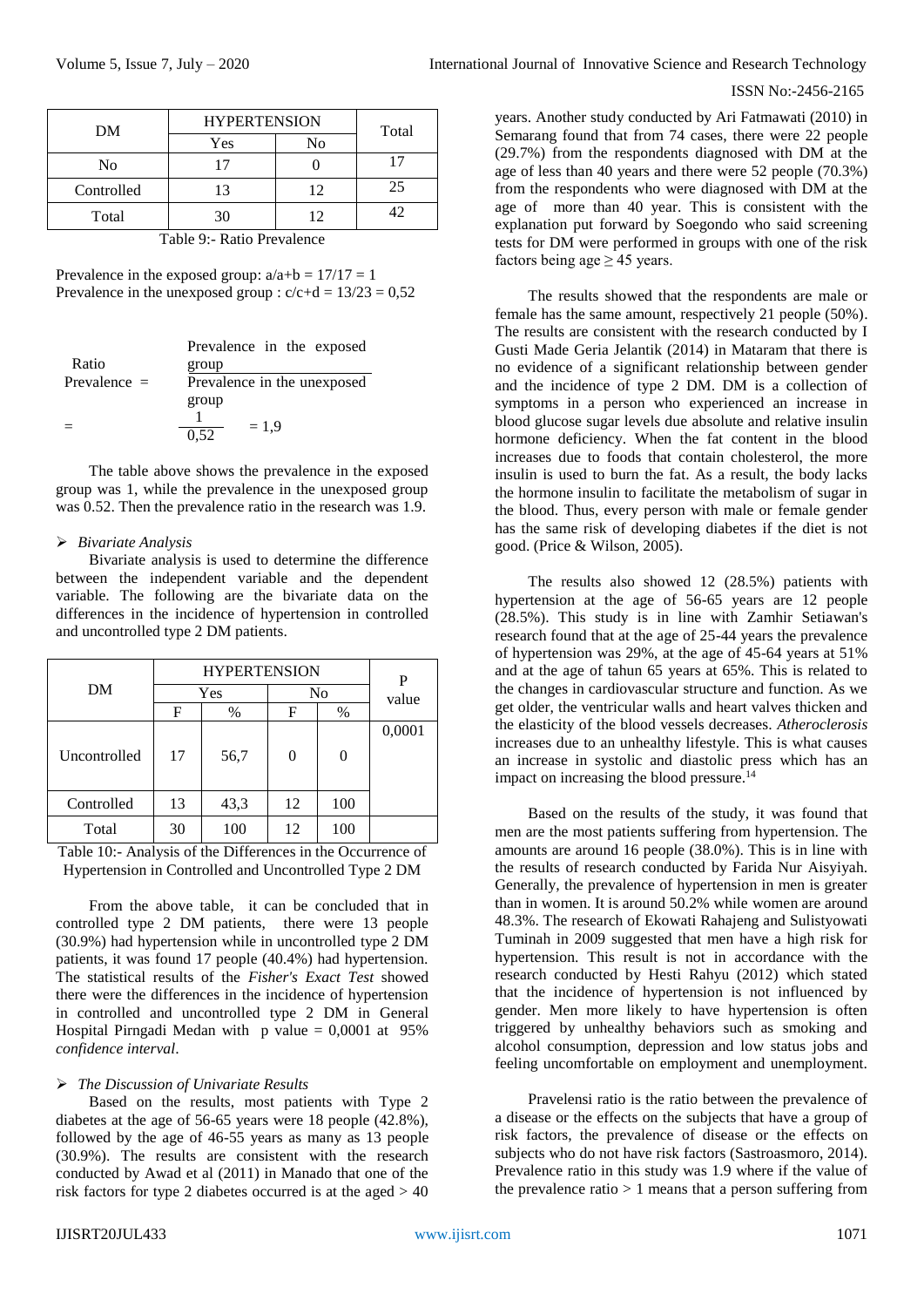type 2 diabetes uncontrolled have 1.9 times greater risk of hypertension which is greater compared to patients with uncontrolled type 2 diabetes.

# *The Discussion of Bivariate Results*

The results of the research conducted at the General Hospital Pirngadi Medan showed that there were differences in the incidence of hypertension in controlled and uncontrolled type 2 DM cases in 2015 with a p value = 0.0001, where if the p value  $\lt$  0.05 then the research hypothesis was accepted.

This study is paralel with Mutmainah's research (2013). There is a relationship between blood sugar levels and hypertension in type 2 DM patients. This study is also paralel with the research conducted by Subiantoro (2002) in Semarang, states that there are differences in systolic and diastolic blood pressure in patients with type 2 diabetes who are controlled and uncontrolled.

Another study conducted by Guicheng Peng (2013) in 17 villages in South China with the inclusion criteria were patients with type 2 diabetes in the aged > 30 years. The results of this study state that the people with type 2 diabetes where the HbA1C value  $> 6.5\%$  has hypertension and has a high risk for cardiovascular disease.

It can increase vascular rigidity by promoting vascular structural changes in chronic hyperglycemia At high concentrations, glucose exerts toxic effects on endothelial cells which resulting in decreased endothelial-mediated vascular relaxation, which will increase constriction and hyperplasia of vascular smooth muscle cells and vascular remodeling.

In addition, there is evidence that hyperglycemia can accelerate the formation of nonenzymatic glycosylation products that gather on vessel wall proteins. Glycosylation is a covalent bond between blood glucose and red blood cells, specifically hemoglobin (HbA1C). Normally, there are around 4.5% -6% glucose bound.

Insulin resistance plays a role in the pathogenesis of hypertension. Insulin stimulates the sympathetic nervous system increases renal sodium reabsorption which affects cation transport and results in hypertrophy of vascular smooth muscle cells. So, it was concluded that hypertension as the results of insulin resistance occurs due to an imbalance between the pressor and depressor effects. 11

# **IV. CONCLUSIONS**

- $\triangleright$  Based on the HbA1C values, there were 25 people (50.5%) of Type 2 DM patients who were controlled and 17 people (40.5%) of Type 2 DM patients who were not controlled.
- $\triangleright$  Most patients with type 2 diabetes experience is between the ages of 56-65 years. It is about 18 people (42.8%) and there was no difference between male and female genders.
- $\triangleright$  Most sufferers have hypertension at the age of 56-65 years which amounted to 12 people (28.5%) and male sufferers more than female, amounting to 16 people (38.0%)
- > There is a difference between the incidence of hypertension in controlled and uncontrolled type 2 DM cases in Pirngadi General Hospital Medan in 2015. Where  $p = 0.0001$  with a prevalence ratio of 1.9.

## **SUGGESTIONS**

- $\triangleright$  It is suggested for Health Agencies especially for the Doctors in Pirngadi General Hospital Medan, they can improve health services to reduce the incidence of hypertension in type 2 DM.
- $\triangleright$  It is recommended for the society that they should always control their blood sugar levels and still maintain a lifestyle to avoid DM type 2 disease or its complications.
- $\triangleright$  Finally, further research on the differences in hypertension in type 2 diabetes cases are controlled and uncontrolled are needed to be done by the further researchers.

# **REFERENCES**

- [1]. Dahlan, M Sopiyudin., 2014*. Medical and Health Statistics*. 6th Edition. Jakarta: Indonesia Epidemiology
- [2]. Donelly, Richard & Bilous, Rudy., 2015. *Hypertension in Diabetes Mellitus in Diabetes Handbook; 4th Edition*. Jakarta: Bumi Medika
- [3]. American Diabetes Association. Cardiovascular Disease and Risk Management. Diabetes Care. 2017; 40(Suppl 1):S75–87.
- [4]. Wong WT, et al. Endothelial dysfunction in diabetes and hypertension: cross talk in RAS, BMP4, and ROS-dependent COX-2-derived prostanoids. J Cardiovasc Pharmacol. 2013; 61(3):204–14.
- [5]. Holman RR, et al. Long-term follow-up after tight control of blood pressure in type 2 diabetes. N Engl J Med. 2008; 359(15):1565–76
- [6]. The ACCORD study group. nine-year effects of 3.7 years of intensive glycemic control on cardiovascular outcomes. Diabetes Care. 2016; 39(5):701–8.
- [7]. Yusuf S, et al. Blood-pressure and cholesterol lowering in persons without cardiovascular disease. N Engl J Med. 2016; 374(21):2032–43.
- [8]. McBrien K, et al. Intensive and standard blood pressure targets in patients with type 2 diabetes mellitus. systematic review and meta-analysis. Arch Intern Med. 2012; 172(17):1296–303.
- [9]. Emdin CA, et al. Blood pressure lowering in type 2 diabetes: A systematic review and meta- analysis. JAMA. 2015; 313(6):603–15.
- [10]. Bakris GL, et al. Preserving renal function in adults with hypertension and diabetes: a consensus approach. National Kidney Foundation Hypertension and Diabetes Executive Committees Working Group. Am J Kidney Dis. 2000; 36(3):646–61.